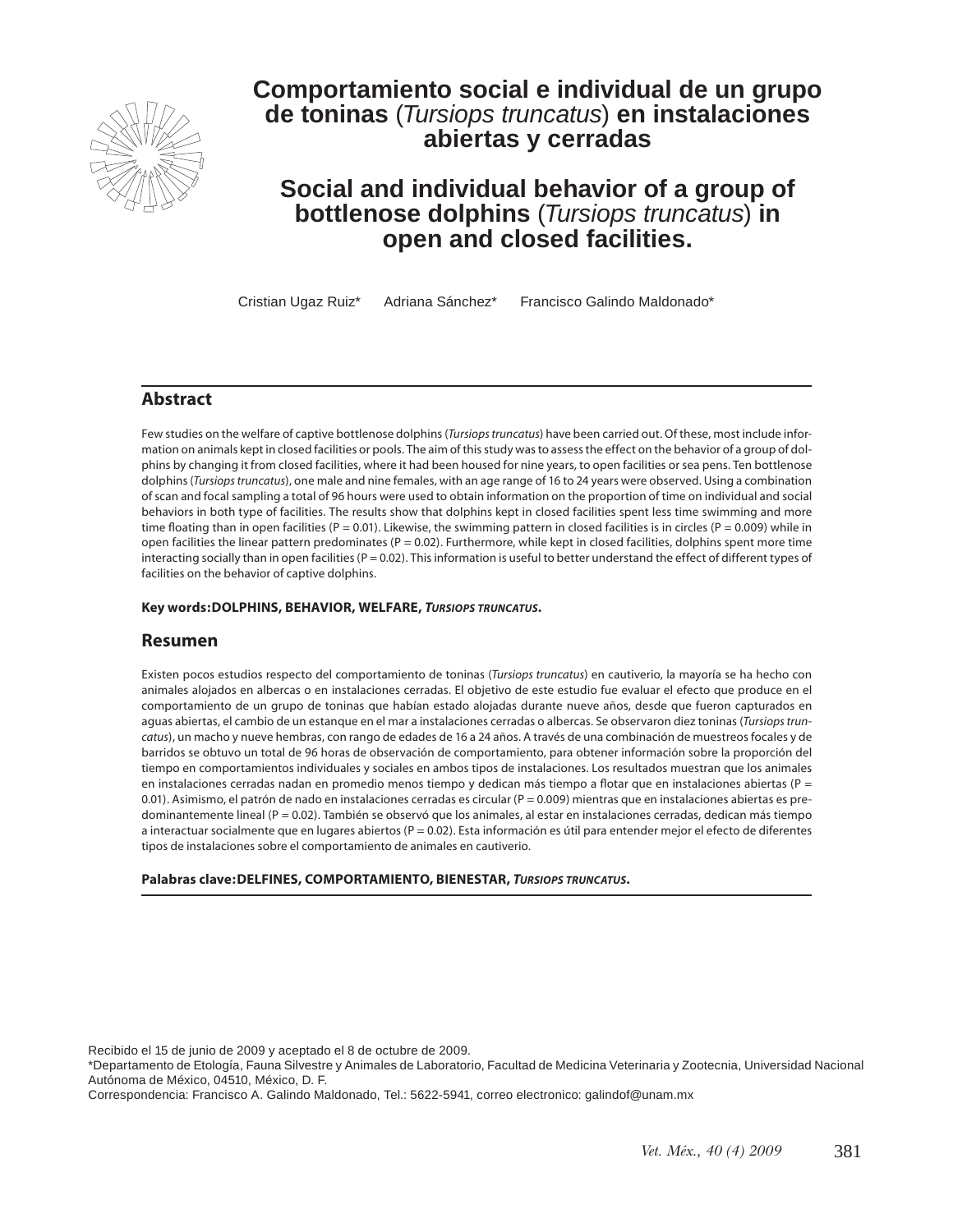# **Introduction**

The behavior of any wild species is the result<br>of numerous generations of natural selection<br>and adjustments to different environmental<br>conditions. The ability of one species to face cantivof numerous generations of natural selection and adjustments to different environmental conditions. The ability of one species to face captivity depends on a complex interaction of development, experiences and heredity, as well as the degree of similarity of the captive environment to the natural. $1\cdot3$ In situations where animals are unable to perform some behavioral patterns that are biologically necessary, they can develop abnormal or pathological behaviors.4 Without doubt, the size of the facility and animal density are two factors that provoke adrenocortical activity growth, as well as an increase in agonistic interactions, diminishing life expectancy and reproductive capacity.5-8

The behavior of many species of land mammals in captivity has been studied, $2$  but until now there is not much available information on marine mammals.<sup>9,10</sup> Captive bottlenose dolphins (*Tursiops truncatus*) are used for entertainment or for assisted therapy in many countries; nevertheless, it is known that these animals, in such conditions, face a series of changes in physical and social environments, like the pens design or feeding changes, which can make them susceptible to health and reproductive problems.<sup>9</sup>

Some studies have been performed on captive bottlenose dolphin behavior that have been useful for knowing general aspects on swim patterns<sup>11-15</sup> or their relation with physiological stress responses.9,10,16-21 The majority of these studies have been done in close pens or pools, and since there is interest for allocating these animals in open pens or sea pens, it turns out necessary to generate information on these type of facilities. As a consequence of the aforementioned, the aim of the present study was to evaluate the effect that two types of different environments have on behavioral social patterns and keeping of one same bottlenose dolphin group in captivity, which has been stable since 1999, in an open pen at sea and that has been moved to a close pool environment.

### **Material and methods**

Ten bottlenose dolphins (*Tursiops truncatus*), one male and nine females, all captured from wildlife, and that have been together since 1999 were used. They are allocated in a dolphinarium north of the Yucatan peninsula, in open facilities conformed by a dock, from the beach to the sea, 100 m long and 75 m wide. They have three separations of 33 m long by 10 m wide, all communicated in between, and with an average depth of 4 m, with a 26 250 m<sup>3</sup> capacity. In recent months, all animals were transferred to new facilities within the

## **Introducción**

El comportamiento de cualquier especie silves-<br>tre es resultado de muchas generaciones de<br>selección natural y adaptaciones a diferen-<br>tes condiciones ambientales. La canacidad de una tre es resultado de muchas generaciones de selección natural y adaptaciones a diferentes condiciones ambientales. La capacidad de una especie para afrontar el cautiverio depende de una compleja interacción de factores del desarrollo, experiencia y herencia, al igual que el grado de semejanza del ambiente de cautiverio al natural.<sup>1-3</sup> En situaciones donde los animales se ven incapacitados para realizar algunos patrones de comportamiento que son biológicamente necesarios, pueden desarrollar conductas anormales o patológicas.<sup>4</sup> Sin duda, el tamaño del encierro y la densidad animal son dos factores que provocan incremento de la actividad adrenocortical, así como aumento en la frecuencia de interacciones agonistas, disminuyen las probabilidades de sobrevivencia y disminuye la capacidad reproductiva.<sup>5-8</sup>

Se ha estudiado el comportamiento en cautiverio de muchas especies de mamíferos terrestres,<sup>2</sup> pero hasta ahora no hay mucha información disponible sobre mamíferos marinos.9,10 Las toninas (*Tursiops truncatus*) en cautiverio son aprovechadas para el entretenimiento o para terapia asistida en muchos países; sin embargo, se sabe que estos animales en tales condiciones enfrentan una serie de cambios en los ambientes físico y social, como el diseño de encierros o cambios en su alimentación, que los puede hacer más susceptibles a problemas de salud y de reproducción.<sup>9</sup>

Se han realizado algunos estudios de comportamiento de toninas en cautiverio, que han sido útiles para conocer aspectos generales de los tipos de nado<sup>11-15</sup> o de su relación con respuestas fisiológicas de estrés.<sup>9,10,16-21</sup> La mayoría de estos estudios se han realizado en estanques cerrados o albercas, y debido a que existe interés por alojar a estos animales en estanques abiertos o corrales en el mar, resulta necesario generar información de este tipo de instalaciones. Como consecuencia de lo anterior, el objetivo del presente estudio fue evaluar el efecto que tienen dos tipos de ambientes diferentes sobre las pautas de comportamiento social y de mantenimiento de un mismo grupo de toninas en cautiverio, que ha permanecido estable desde 1999, en un encierro abierto en el mar y que ha sido trasladado a un ambiente cerrado de albercas.

### **Material y métodos**

Se utilizaron diez toninas (*Tursiops truncatus*), un macho y nueve hembras, todas capturadas de vida libre, y que han estado juntas desde 1999. Están alojadas en un delfinario al norte de la península de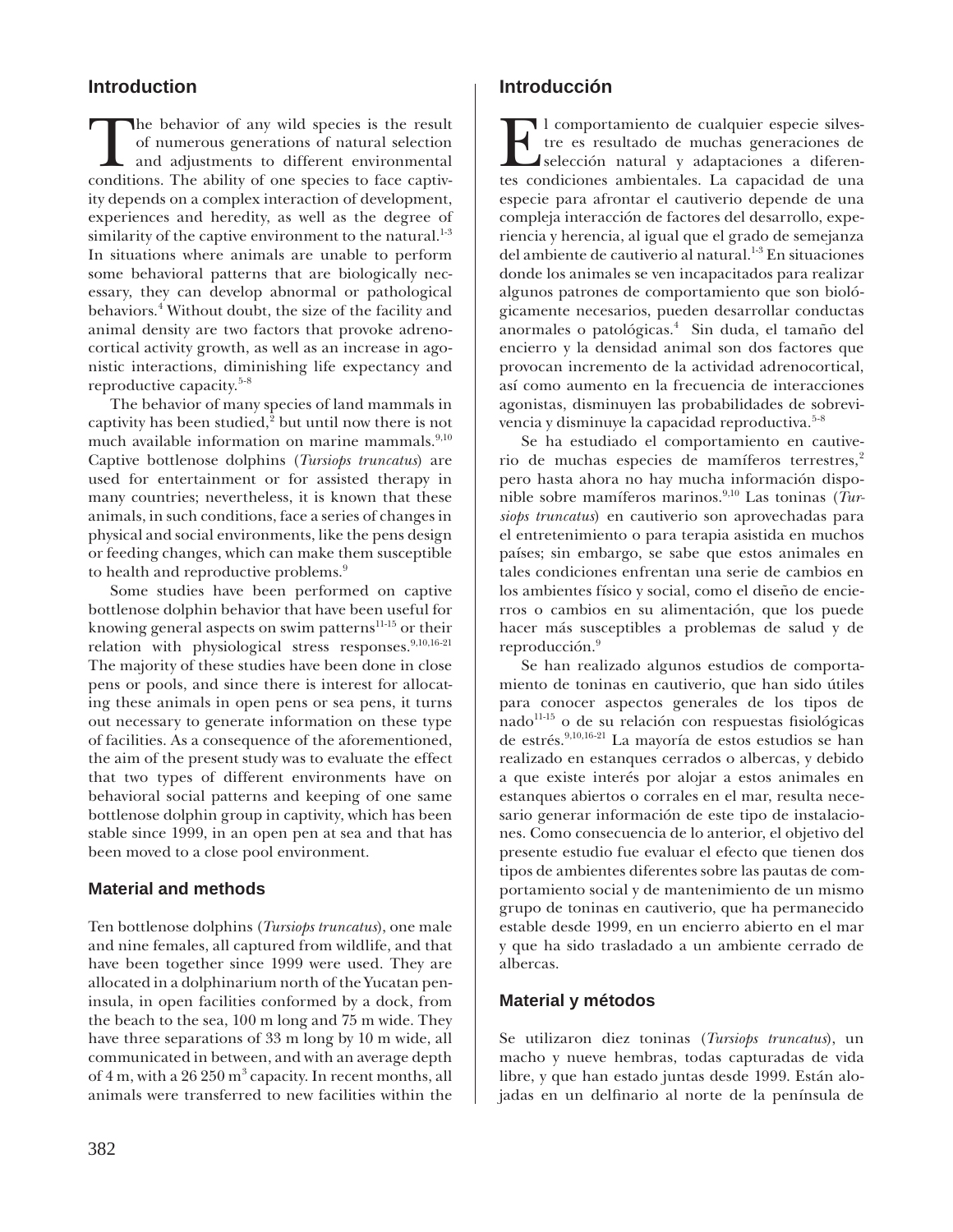dolphinarium, conformed by five lagoons or natural pools by the sea. Water in the facilities comes from the sea, fed by an open circuit, which returns the water to the sea, allowing a continuous interchange every three hours and a natural marine life environment. The capacity of each lagoon is of 332, 549, 597, 1 241 and  $4.610 \text{ m}^3$ , respectively.

The age of the animal group ranges from 16 to 24 years, they are fed with frozen fish captured in the North Atlantic, capelin (*Mallotus villosus*), Atlantic herring (*Clupea harenes*) and squid (*Loligo vulgaris*). They perform five times a day, every 80 min, of interactive swimming with people, with duration each one of 40 min, with resting intervals of 40 min, from 9:00 am to 3:00 pm.

#### *Behavioral measurements*

The behavioral catalog was adapted from the one done by Galhardo *et al.*,<sup>12</sup> Miguel,<sup>22</sup> Singh<sup>23</sup> and Ugaz, $10$  using eight hours of sampling ad libitum day and night. During this period of time, the animals' individual identification was made through their distinctive natural marks. Data was collected through observations by a combination of scan and focal sampling<sup>24</sup> for 48 hours, divided in two cycles of  $24$ hours, distributed in six days. The observations in the different periods were done as follows: day 1, 08:00- 12:00; day 2, 12:00-16:00; day 3, 16:00-20:00; day 4, 20:00-24:00; day 5, 24:00-04:00; day 6, 04:00-08:00. In total, 48 hours of behavior were observed in each facility. This information was used to obtain the time estimates in regard to individual and social behavior status. The observed behavior and considered variables were: total swimming time (TST), when a dolphin was found in locomotion, and the total floating time (TFT), when the dolphin stayed static.

TST was divided in linear swim (LS), when the dolphin swam in different directions that covered almost all pool areas, without a circular pattern; and circular swimming (CS), when a dolphin swam in this pattern. The LS was subdivided in deep swimming (DS), when the animals swam in different directions, always with its dorsal fin under water; and superficial swimming (SS), when the dolphins swam in different directions with at least a part of the dorsal fin out of the water.

Likewise, the TFT was divided in vertical floatation (VF), when an animal was floating in vertical position with the head or caudal fin perpendicular to the surface; and horizontal floatation (HF), when an animal was floating parallel to the bottom of the pool or water surface.

Finally, the social behavior variable was considered, as synchronized swimming and group swimming, when the animals swam in pairs or groups

Yucatán, en instalaciones abiertas conformadas por un muelle, desde la playa hacia el mar, de 100 m de largo y 75 m de ancho. Tienen tres separaciones de 33 m de largo por 10 m ancho, todas comunicadas entre sí, y con profundidad promedio de 4 m, con capacidad de 26 250 m<sup>3</sup>. En meses recientes se trasladaron a todos los animales a instalaciones nuevas dentro del mismo delfinario, conformadas por cinco lagunas o albercas naturales a la orilla del mar. El agua de las instalaciones es del mar, alimentadas por un circuito abierto, que retorna el agua al mar, permitiendo un recambio continuo cada tres horas y un ambiente con vida marina natural. La capacidad de cada laguna, respectivamente, es de 332, 549, 597, 1 241 y 4 610 m<sup>3</sup>.

El rango de edad del grupo de animales es de 16 a 24 años, se alimentan de pescado congelado capturado en el Atlántico norte, capelin (*Mallotus villosus*), arenque del Atlántico (*Clupea harenes*) y calamar (*Loligo vulgaris*). Las actividades que realizan son cinco sesiones diarias, cada 80 min, de nado interactivo con personas, con duración de 40 min, con intervalos de descanso 40 min, de 9:00 am a 3:00 pm.

#### *Mediciones de comportamiento*

El catálogo de comportamientos fue adaptado a partir del realizado por Galhardo et al.,<sup>12</sup> Miguel,<sup>22</sup> Singh<sup>23</sup> y Ugaz,10 utilizando ocho horas de muestreo *ad libitum* durante el día y la noche. En dicho espacio de tiempo, la identificación individual de los animales se observó a través de sus marcas distintivas naturales. Los datos fueron recolectados a través de observaciones mediante una combinación de muestreos focales y de barrido $24$  durante 48 horas, dividido en dos ciclos de 24 horas, distribuidas en seis días. Las observaciones en los diferentes periodos se realizaron como sigue: día 1, 08:00-12:00; día 2, 12:00-16:00; día 3, 16:00-20:00; día 4, 20:00-24:00; día 5, 24:00-04:00; día 6, 04:00-08:00. En total, se observaron 48 horas de comportamiento en cada instalación. Esta información fue utilizada para obtener los presupuestos de tiempo respecto de estados de comportamiento social e individual. Los comportamientos observados y las variables consideradas fueron: tiempo total nadando (TTN), cuando un animal se encontraba en locomoción, y el tiempo total flotante (TTF), cuando la tonina permanecía estático.

El TTN se dividió en nado lineal (NL), cuando un delfín nadaba en direcciones diferentes que abarcaban casi todas las áreas de la piscina, sin un patrón circular; y nado circular (NC), cuando una tonina nadaba en un patrón de este tipo. El NL se subdividió en nado profundo (NP), cuando los animales nadaron en direcciones diferentes, siempre con su aleta dorsal bajo el agua, y nado superficial (NS), cuando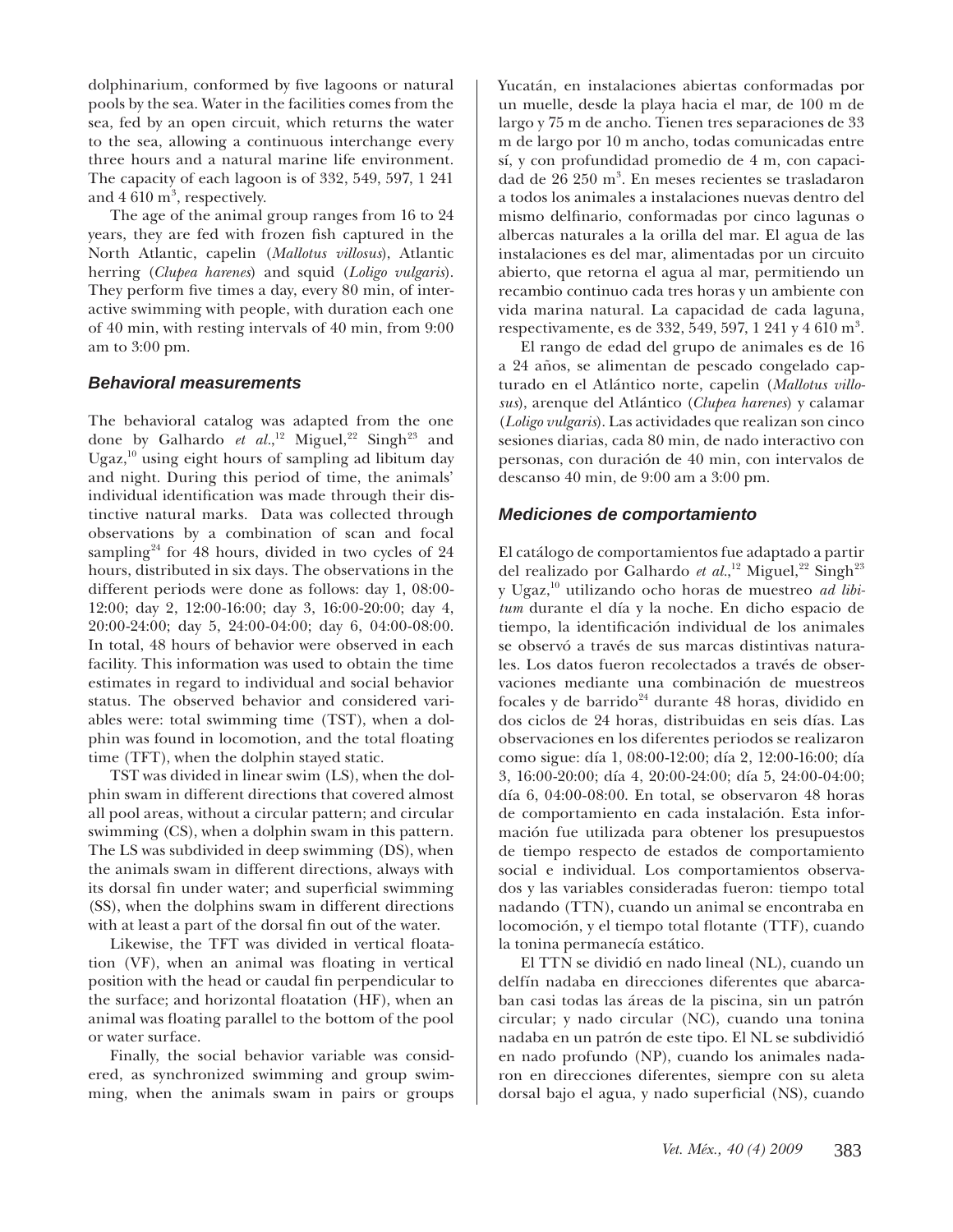synchronizing their movements. For each animal, the time budget in different individual behaviors during the study was expressed as time proportion calculated in the following manner: number of observations of one behavior, divided between the total of minutes observed. The time budget was defined as the proportion (100% in total) of these behaviors.

### *Statistical analysis*

Data was analyzed using SAS® software, version 6.0. A normality Kolmogorov-Smirnov was applied to the behavioral variables  $(P < 0.05)$ . For this reason the Wilcoxon test was used to compare the behavior of the same individuals in both facilities.

### **Results**

Significant differences were observed when comparing the behavior of individuals in both facilities. The total swimming time was greater in open facilities (W = 47;  $P = 0.013$ ), while the total floating time was significantly greater in closed facilities ( $W = -47$ ;  $P =$ 0.013). The linear swimming time was greater in open facilities (W = 55;  $P = 0.002$ ) and the circular swimming time was greater in closed facilities ( $W = -49$ ;  $P = 0.0098$ ). Likewise, the superficial swimming time was greater in open facilities ( $W = 39$ ;  $P = 0.048$ ), in contrast to the proportion of time in deep swimming that was greater in closed facilities ( $P = 0.05$ ). The proportion of time in social swimming was greater when the animals remained in closed facilities ( $W = 55$ ;  $P =$ 0.002) (Table 1).

# **Discussion**

These results showed that the type of enclosure influences animal behavior in captivity. In brief, bottlenose dolphins in open facilities were more active and swam for longer periods in a linear and superficial pattern than in closed facilities. Besides, animals in new installations showed greater social, synchronized and group swimming time.

In studies done on bottlenose dolphins allocated in closed facilities, it has been shown that these animals swim in circular pattern most of the time.<sup>11,12,23</sup> These results support the fact that bottlenose dolphins allocated in open facilities swam in a linear pattern more time and suggests that the lack of space and depth of pool play an important role in this behavioral change, in comparison to a sea pen. Such difference may be seen as a way of adaptation to captivity, in accordance to shape and size of the enclosures that could influence type and intensity of behavioral patterns.13 In this sense, it is important to establish this difference in

las toninas nadaban en direcciones diferentes con al menos una parte de la aleta dorsal fuera del agua.

Asimismo, el TTF se dividió en flotación vertical (FV), cuando un animal estaba flotando en posición vertical con la cabeza o aleta caudal perpendicular a la superficie, y flotación horizontal (FH), cuando un animal flotaba en paralelo a la parte inferior de la piscina o la superficie del agua.

 Por último, se consideró la variable del comportamiento social, como el nado sincronizado y nado grupal, cuando los animales nadaban en parejas o grupos sincronizando sus movimientos. Para cada animal el tiempo empleado en los diferentes comportamientos individuales durante el estudio fue expresado como proporción del tiempo calculado de la siguiente manera: número de observaciones de un comportamiento, dividido entre el total de minutos observados. El término del presupuesto del tiempo utilizado se definió como la proporción (en total 100%) de estos comportamientos.

# *Análisis estadístico*

Los datos fueron analizados utilizando el software SAS®, versión 6.0. Se aplicó una prueba de normalidad de Kolmogorov-Smirnov a las variables de comportamiento (P < 0.05). Por esta razón se utilizó la prueba de Wilcoxon para comparar el comportamiento de los mismos individuos en los dos tipos de instalaciones.

### **Resultados**

Se observaron diferencias significativas al comparar el comportamiento de los sujetos en ambas instalaciones. El tiempo total de nado fue mayor en instalaciones abiertas ( $W = 47$ ;  $P = 0.013$ ), mientras que el tiempo total de flotación fue significativamente mayor en las instalaciones cerradas (W =  $-47$ ; P = 0.013). El tiempo en nado lineal fue mayor en instalaciones abiertas (W  $= 55; P = 0.002$ ) y el tiempo en nado circular fue mayor en instalaciones cerradas (W =  $-49$ ; P = 0.0098). Asimismo, el tiempo en nado superficial fue más alto en las instalaciones abiertas (W = 39; P = 0.048), a diferencia de la proporción del tiempo en nado profundo que fue mayor en las instalaciones cerradas ( $P = 0.05$ ). La proporción del tiempo en nado social fue mayor cuando los animales permanecieron en las instalaciones cerradas ( $W = -55$ ;  $P = 0.002$ ) (Cuadro 1).

# **Discusión**

Estos resultados demostraron que el tipo de encierro influye sobre el comportamiento de los animales en cautiverio. En resumen, las toninas en instalaciones abiertas fueron más activas y nadaban más tiempo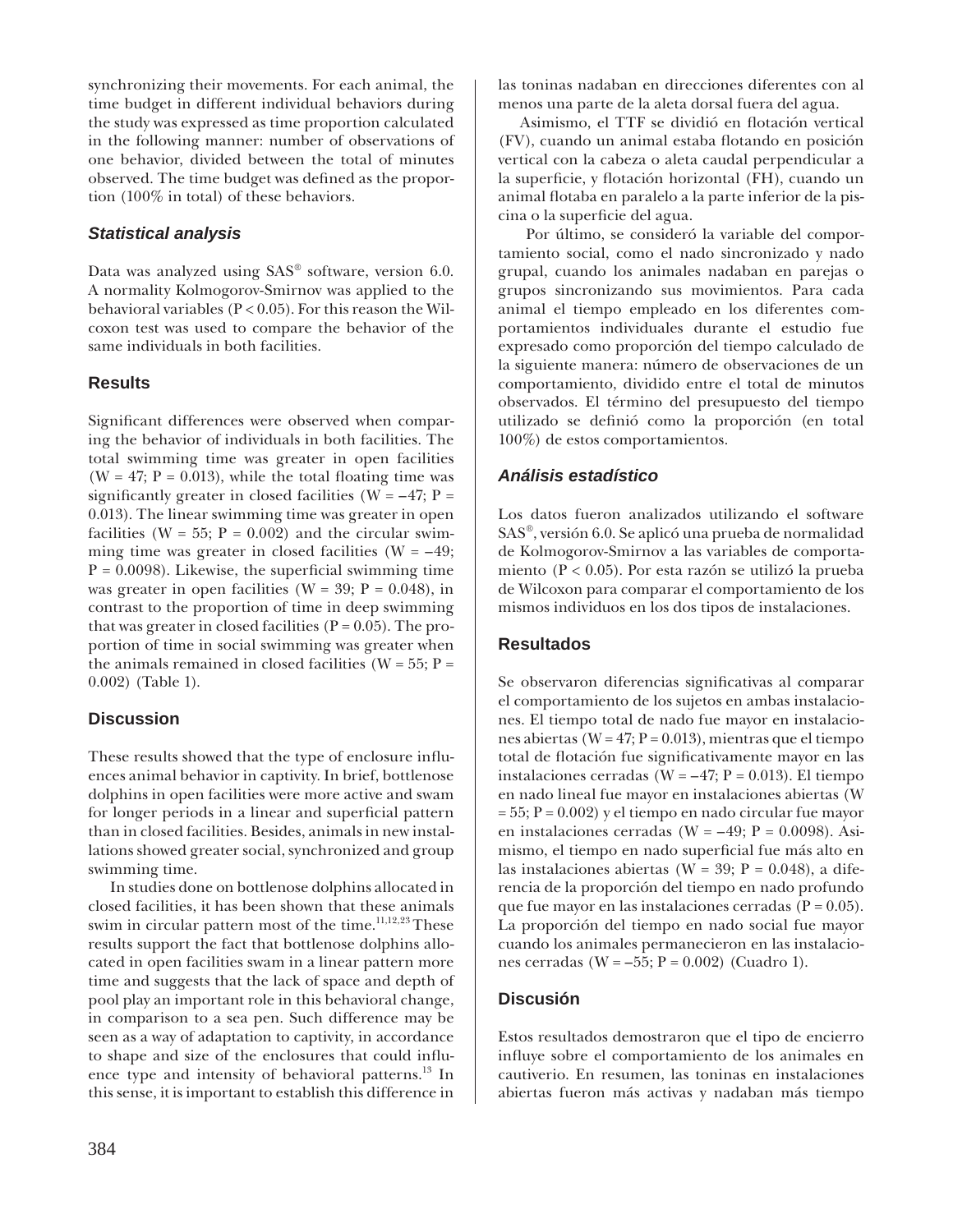#### **Cuadro 1**

#### DIFERENCIAS EN LAS MEDIAS DE LAS OBSERVACIONES DE LAS PAUTAS DE COMPORTAMIENTO DE LA MISMA POBLACIÓN EN AMBAS INSTALACIONES

| <u> v bili iliyi ili ve hekarar ve v bili iliye hekarar hashladi b</u> |                  |                  |       |
|------------------------------------------------------------------------|------------------|------------------|-------|
| <b>Behavior</b>                                                        | <i>Open</i>      | Close            | P     |
| Swimming time                                                          | $97.26 \pm 0.70$ | $93.75 \pm 0.80$ | 0.01  |
| Linear swimming                                                        | $86.25 \pm 1.17$ | $79.14 \pm 1.28$ | 0.002 |
| Superficial swimming                                                   | $5.86 \pm 0.86$  | $2.19 + 0.81$    | 0.04  |
| Deep swimming                                                          | $78.49 \pm 1.60$ | $78.85 + 2.50$   | n.s.  |
| Circular swimming                                                      | $9.87 + 1.05$    | $15.74 + 1.67$   | 0.009 |
| Floating time                                                          | $2.74 \pm 0.70$  | $6.25 + 0.84$    | 0.01  |
| Social swimming                                                        | $12.43 \pm 1.33$ | $42.12 \pm 5.35$ | 0.002 |

#### DIFFERENCES IN THE MEANS OF THE BEHAVIOR PATTERN OBSERVATIONS OF THE SAME POPUL ATION IN BOTH FACILITIES

the locomotion pattern within the context of the probability to develop an abnormal swimming pattern, as suggested before.<sup>11</sup> Several authors have reported of a counterclockwise circle swimming pattern, in captive bottlenose dolphins,<sup>13,14,22,23</sup> but there are other reports of clockwise swimming cases.<sup>25</sup> To know more about the consequences of these behaviors, it is important to research the way in which these conducts are related with any of the outside stimuli, such as design and size of the pool, water currents, or internal such as laterality, stereotyped behaviors, among others.<sup>11,15,26</sup>

Furthermore, the fact that the very same animals are less active and spend more time floating, but now in closed facilities, coincide with other studies, $14,23$ where it is mentioned that the time dedicated to rest was greater in small pools than in big ones. Likewise, animals from closed environments developed primarily static behaviors, most of them are considered as passive states of conduct, which could also be upward head movements and out of the water in a vertical position, helping themselves with the caudal fin and returning into the water in the same position, and can be a repetitive movement or slow swimming emerging and submerging in the same zone.<sup>27</sup> Luna,<sup>28</sup> when comparing time proportions between closed and opened facilities also recorded a greater significant difference in static or rest behaviors in closed facilities. These results suggest the occurrence of passive behaviors in small pools or closed facilities, possibly related with the space quality and how the animal perceives it.

This research shows that the same bottlenose dolphins kept in open facilities show different swimming behavioral patterns than those observed in closed facilities. It is probable that animals in open facilities also face problems associated with this type of spaces; therefore, it is suggested to carry out new researches that incorporate, besides behavioral measurements, other biological indicators such as adrenal activity con un patrón lineal y superficial que en instalaciones cerradas. Además, los animales, al estar en las nuevas instalaciones, presentaron mayor tiempo de nado social, sincronizado y grupal.

En estudios realizados con toninas alojadas en instalaciones cerradas o de piscinas, se ha demostrado que estos animales nadan la mayor parte del tiempo en un patrón circular.<sup>11,12,23</sup> Estos resultados soportan el hecho de que las toninas alojadas en instalaciones abiertas nadaron más tiempo en un patrón lineal y sugieren que la falta de espacio y la profundidad de una piscina, en comparación con un corral en el mar, desempeñan un papel importante en este cambio de comportamiento. Tal diferencia puede ser vista como una manera de adaptación al cautiverio, de acuerdo con la forma y el tamaño de los encierros que podrían influir en el tipo y en la intensidad de las pautas de comportamiento.13 En este sentido, es importante poner esta diferencia en el patrón de locomoción en el contexto de la probabilidad de desarrollar un patrón anormal de la natación, como se sugirió antes.11 Varios autores han informado de un patrón de nado en círculos en contrasentido de las manecillas del reloj, en toninas en cautiverio,<sup>13,14,22,23</sup> pero existen otros informes de casos de nado en el sentido de las manecillas del reloj.25 Para saber más acerca de las consecuencias de estos comportamientos, es importante investigar la forma en que tales conductas se relacionan con cualquiera de los estímulos externos, como diseño y el tamaño de la piscina, las corrientes de agua, o internos como lateralidad, comportamientos estereotipados, entre otros.<sup>11,15, 26</sup>

Además, el hecho de que los mismos animales, pero ahora en las instalaciones cerradas, son menos activos y pasan más tiempo flotando, coincide con estudios anteriores, $14,23$  en los que se menciona que la proporción de tiempo dedicado a descansar fue mayor en las albercas más pequeñas que en las más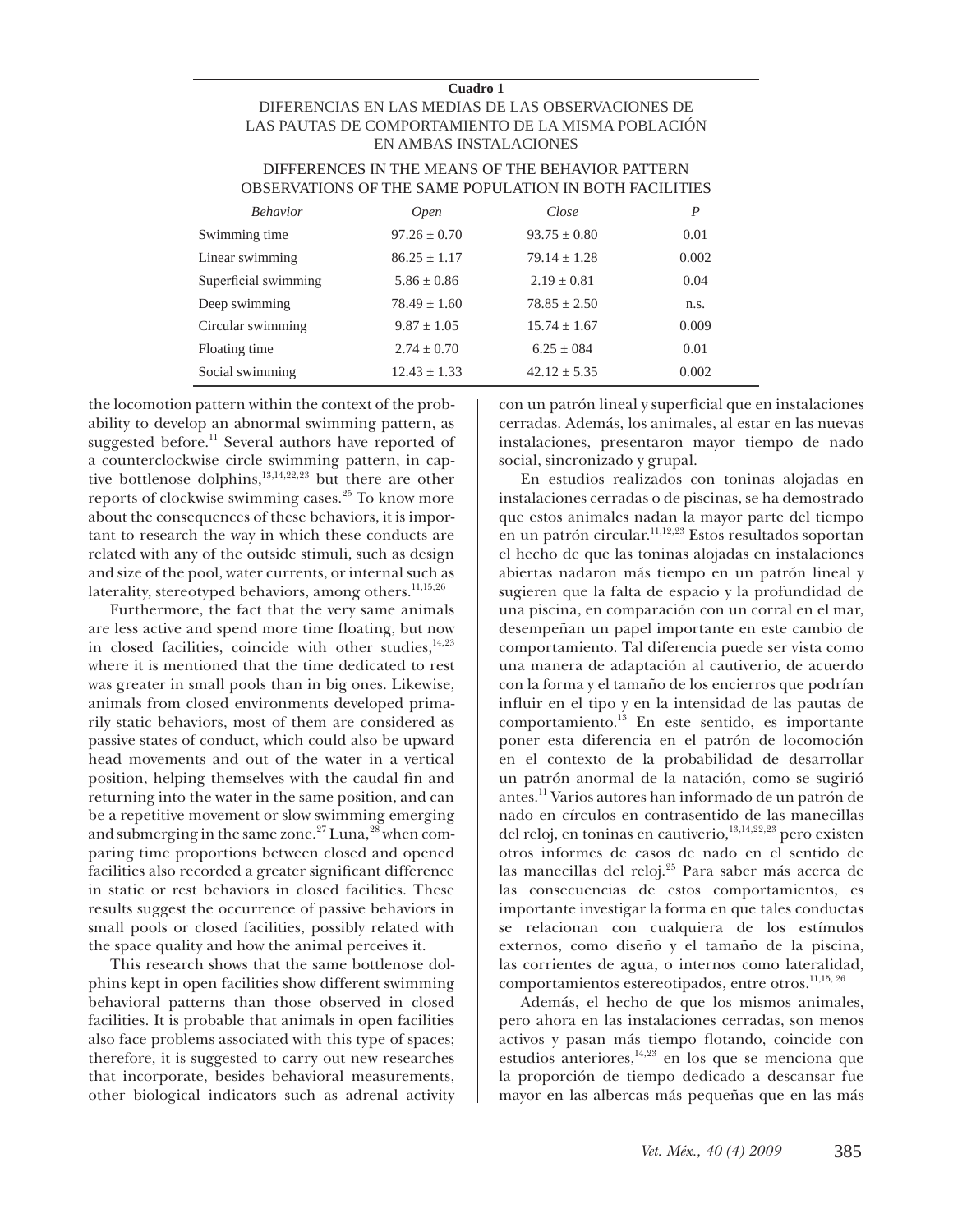and its effect on reproduction and health, in different types of dolphinariums.

# **Referencias**

- SHEPHERDSON DJ. The role of environmental enrich-1. ment in the captive breeding and reintroduction of endangered species. In: OLNEY PJS, MACE GM, FEIST-NER ATC, editors. Creative conservation; interactive management of wild and captive animals. Chapman & Hall Press, 1994; 167-177.
- 2. CARLSTEAD K. Effects of captivity on the behavior of wild mammals. In: KLEIMAN DG, ALLEN ME, THOMP-SON KV, LUMPKIN S, editors. Wild mammals in captivity. Chicago, Illinois: University of Chicago Press: 1996; 317-333.
- 3. POOLE TB. Meeting mammals psychological needs. In: SHEPHERDSON DJ, MELLEN JD, HUTCHINS M, editors. Second nature, environmental enrichment for captive animals. Washington: Smithsonian Institution Press. 1998; 83-94.
- MASON GJ. Stereotypes: a critical review. Anim Behav 4. 1990; 41: 1015-1037
- 5. KOONTZ FW, ROUSH R. Communication and social behavior. In: KLEIMAN DG, ALLEN ME, THOMPSON KV, LUMPKIN S, editors Wild mammals in captivity: Principles and techniques. Chicago, IL: University of Chicago Press, 1996:334-343.
- CASSINELLO J, PIETERS I. Multi-male captive groups 6. of endangered dama gazelle: social rank, aggression, and enclosure effects. Zoo Biol 2000; 19: 121-129.
- 7. CROCKETT, CM, SHIMOJI M, BOWDEN DM. Behavior, appetite, and urinary cortisol responses by adult female pigtailed macaques to cage size, cage level, room change, and ketamine sedation. Am J Primatol 2000; 52: 63-80.
- 8. CLUBB R, MASON G. Captivity effects on wide-ranging carnivores. Nature 2003; 425: 473-474.
- 9. PEDERNERA-ROMANO C, VALDEZ R.A, SINGH S, CHIAPPA X, ROMANO MC, GALINDO F. Salivary cortisol in captive dolphins (*Tursiops truncatus*): a non-invasive technique. Anim Welfare 2006; 15: 359-362
- 10. UGAZ C. Evaluación del comportamiento y bienestar de delfines *Tursiops truncatus* en delfinarios de México (tesis de doctorado) México DF: Universidad Nacional Autónoma de México, 2009.
- 11. GYGAX L. Spatial movement patterns and behaviour of two captive bottlenose dolphins (*Tursiops truncatus*) absence of stereotyped behaviour or lack of definition? Appl Anim Behav Sci 1993; 38: 337-344.
- GALHARDO L, APPLEBY MC, WARAN NK, DOS 12. SANTOS ME. Spontaneous activities of captive performing bottlenose dolphins (*Tursiops truncatus*). Anim Welf 1996; 5: 373 –389.
- 13. SOBEL N, SUPIN AY, MYSLOBODSKY MS. Rotational tendencies in the dolphin (*Tursiops truncatus*). Behav Brain Res 1994; 65: 41-45.
- 14. BASSOS MK, WELLS RS. Effect of pool features on the behavior of two bottlenose dolphins. Mar Mammal Sci 1996; 12: 321-324.

grandes. De la misma manera, los animales de los ambientes cerrados desarrollan mayoritariamente comportamientos estáticos, muchos de los cuales son considerados como estados pasivos de conducta, que también pueden ser movimientos con la cabeza hacia arriba y fuera del agua en posición vertical, ayudándose de la aleta caudal y con movimiento de regreso al agua en la misma posición, y que puede ser un movimiento repetitivo o el nado lento emergiendo y sumergiéndose en una misma zona.<sup>27</sup> Luna,28 al comparar las proporciones de tiempo entre instalaciones cerradas y abiertas también registró una diferencia significativa mayor en los comportamientos estáticos o de reposo en las instalaciones cerradas. Estos resultados sugieren la ocurrencia de estados de comportamiento pasivos en albercas pequeñas o instalaciones cerradas, posiblemente relacionados con la calidad del espacio y cómo lo percibe el animal. Este estudio demuestra que las mismas toninas mantenidas en instalaciones abiertas muestran diferentes patrones de comportamientos de nado que los observados en instalaciones cerradas. Es probable que los animales en las instalaciones abiertas también enfrenten problemas asociados con ese tipo de espacios, por lo que se sugiere realizar nuevas investigaciones que incorporen, además de mediciones de la conducta, otros indicadores biológicos, como actividad adrenal y sus efectos en reproducción y salud, en diferentes tipos de delfinarios.

- 15. SEKIGUCHI Y, KOHSHIMA S. Resting behaviors of captive bottlenose dolphins (*Tursiops truncatus*). Physiol Behav 2003; 79: 643-653.
- 16. THOMPSON CA, GERACI JR. Cortisol, aldosterona and leucocytes in the stress response of bottlenose dolphin (*Tursiops truncatus*). Can J Fish Aquat Sci 1986; 43: 1010-1016.
- 17. ST AUBIN DJ. Dolphin thyroid and adrenal hormones: circulating levels in wild and semidomesticated *Tursiops truncatus*, and influence of sex, age and season. Mar Mammal Sci 1996; 12: 1-13.
- 18. ORTIZ RM, WORTHY GAJ. Effects of capture on adrenal steroid and vasopressin concentrations in freeranging bottlenose dolphins (*Tursipos truncatus*). Comp Biochem Physiol Part A 2000; 125: 317 – 324.
- 19. SUZUKI M, TOBAYAMA T, KATSUMATA E, YOSH-IOKA M, AND AIDA K. Serum cortisol levels in captive killer whale and bottlenose dolphin. Fisheries Sci 1998 64: 643-647
- 20. SUZUKI M, UCHIDA S, KEICHI U, TOBAYAMA T, KAT-SUMATA E, YOSHIOKA M *et al.* Diurnal and annual changes in serum cortisol concentration in Indo-Pacific bottlenose dolphins, *Tursiops aduncus* and killer whales, *Orcinus orca.* Gen Comp Endocrinol 132: 427-433
- NODA K, AKIYOSHI H, AOKI M, SHIMADA T, 21.OHASHI F. Relationship between transportation stress and polymorphonuclear cell functions of bottlenose